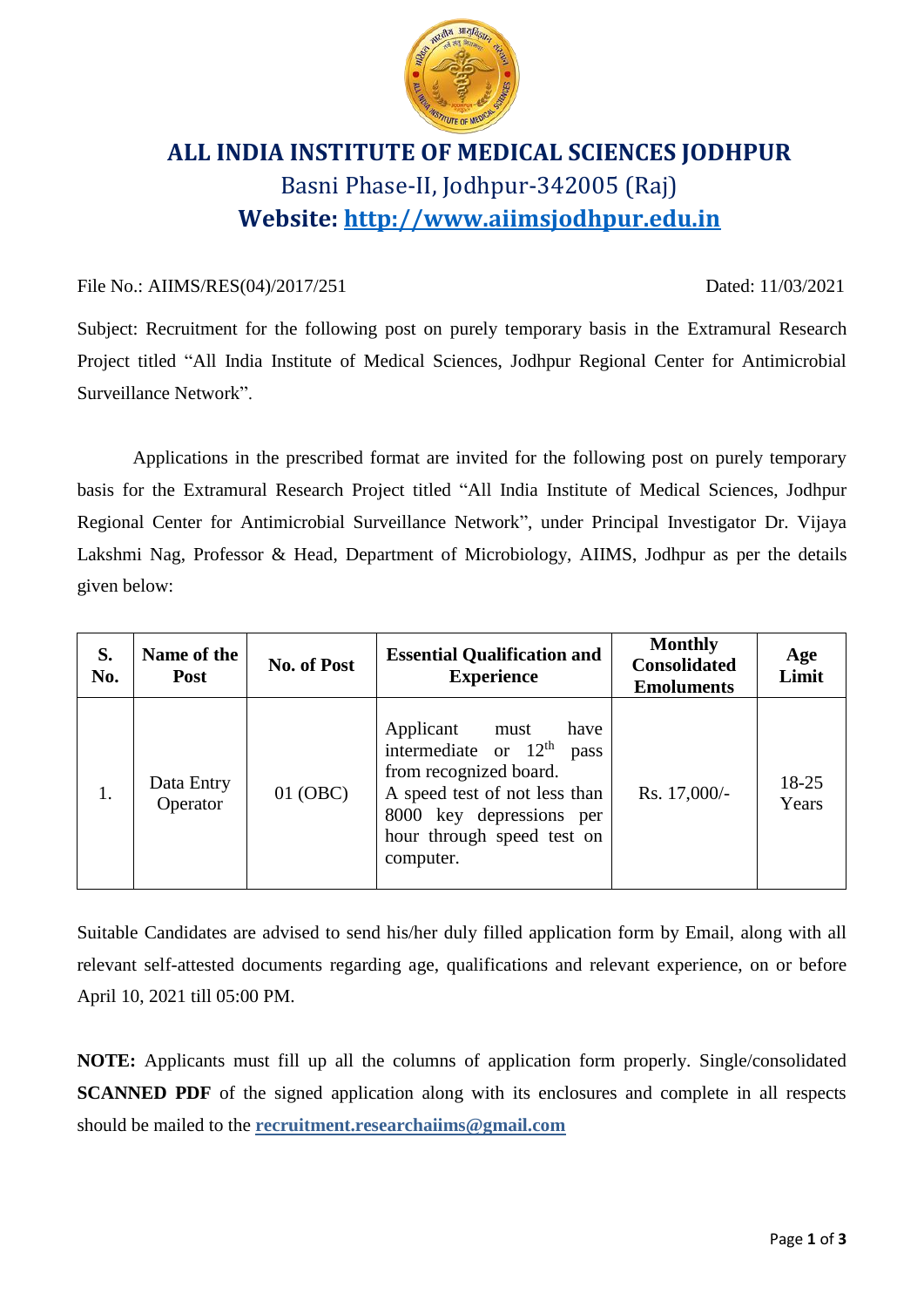# **GENERAL TERMS & CONDITIONS:**

- 1. Incomplete applications or applications received after due date will not be considered.
- 2. Screening will be done on the basis of suitability of the candidate as per the project requirement.
- 3. Only shortlisted candidates will be called for interview.
- 4. No enquiries shall be entertained in this regard after due date.
- 5. **Last date of receiving the application is April 10, 2021 at 5:00 PM by Email**.
- 6. Interview date will be intimated later. List of eligible candidates for the interview will be posted on the website of AIIMS Jodhpur and candidate informed by email.
- 7. All educational professional and technical qualification should be from a recognized Board/ University and full-time.
- 8. The experience requirement specified should be experience acquired after obtaining the minimum educational qualifications required for the post.
- 9. Persons working in Govt. or Public Sector undertaking should produce "No Objection Certificate" at the time of Interview.
- 10. No TA/DA will be admissible to appear in the interview, including (SC/ST candidates).
- 11. This position will be purely on temporary/contractual basis for the specified period of time and based on project.
- 12. The salary is a consolidated sum without any other benefits and it is based on experience, qualifications, skill set, etc. of the candidates.
- 13. Canvassing in any form will be a disqualification.
- 14. **Age Relaxation:** Age relaxation for SC, ST and OBC candidates will be given against reserve posts only
- 15. Age / Education qualification / Experience will be considered till late date of the advertisement.

Research Section, Room No. C-116, First Floor, Medical College Building, All India Institute of Medical Sciences, Jodhpur